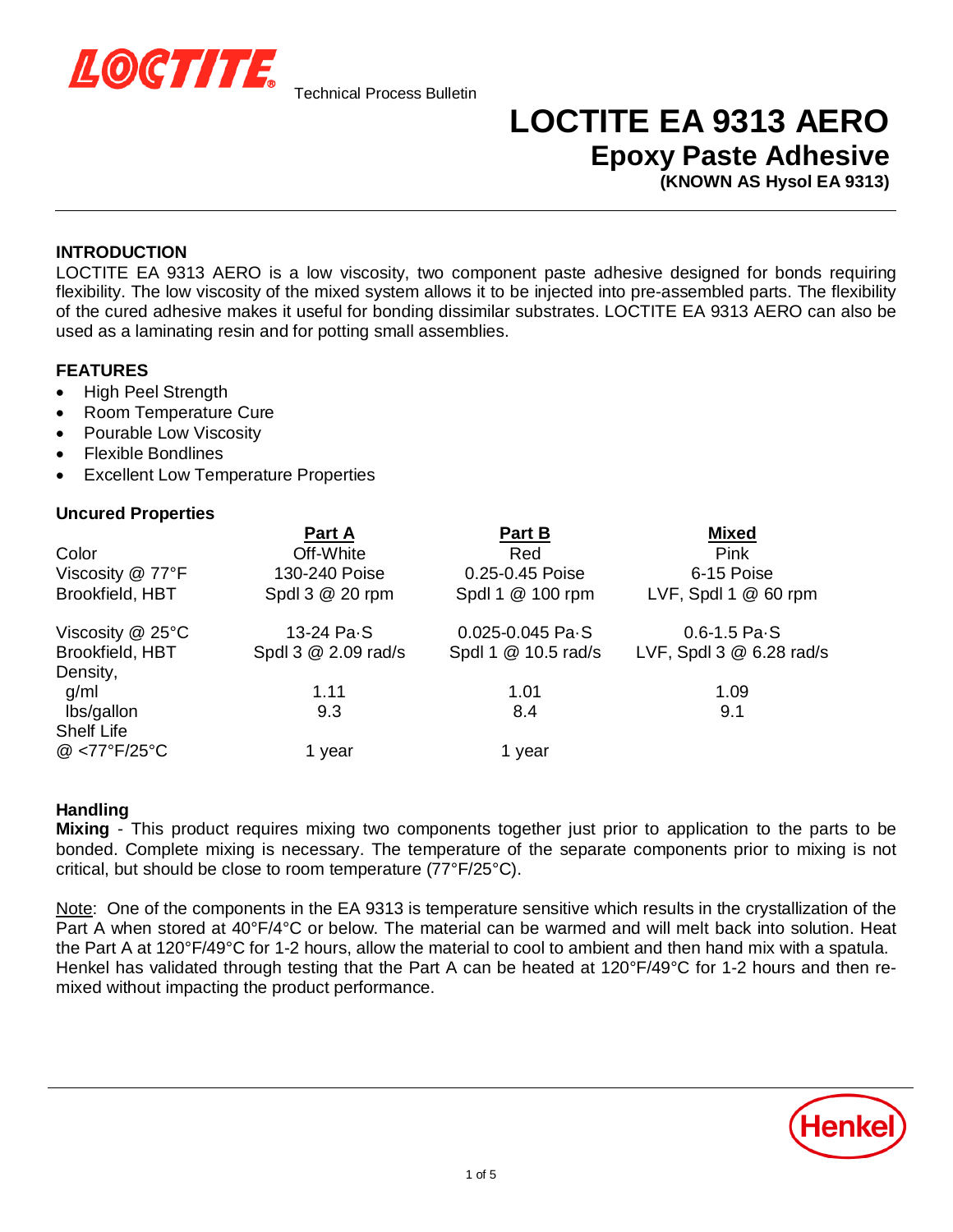

## **LOCTITE EA 9313 AERO Epoxy Paste Adhesive**

**(KNOWN AS Hysol EA 9313)**

**Mix Ratio Part A Part B** By Weight 100 25 By Volume 3.5 1.0

Note: Volume measurement is not recommended for structural applications unless special precautions are taken to assure proper ratios.

**Pot Life** (200 gram mass) 60 minutes @ 77°F/25°C Method - ASTM D 2471 in water bath.

**Peak Exotherm** (250 gram mass) 370°F/188°C @ 70 minutes Method - ASTM D2471 in water bath.

#### **Application**

**Mixing** - Combine Part A and Part B in the correct ratio and mix thoroughly. THIS IS IMPORTANT! Heat buildup during or after mixing is normal. Do not mix quantities greater than 450 grams as dangerous heat buildup can occur causing uncontrolled decomposition of the mixed adhesive. TOXIC FUMES CAN OCCUR, RESULTING IN PERSONAL INJURY. Mixing smaller quantities will minimize the heat buildup.

**Applying** - Bonding surfaces should be clean, dry and properly prepared. For optimum surface preparation consult the LOCTITE Surface Preparation Guide. The bonded parts should be held in contact until the adhesive is set. Handling strength for this adhesive will occur in 8 hours (>77°F/25°C), after which the support tooling or pressure used during cure may be removed. Since full bond strength has not yet been attained, load application should be small at this time.

**Handling Strength** (lap shear >500 psi):

#### **Cure Time Test Temperature, °F/°C**

8 hours 77/25 75 minutes 100/38 30 minutes 140/60 5 minutes 200/93

**Curing** - LOCTITE EA 9313 AERO may be cured for 5 days @ > 77°F/25°C to achieve normal performance. Accelerated cures up to 180°F/82°C (for small masses only) be used as an alternative. For example, 1 hour at 180°F/82°C will give complete cure**.**

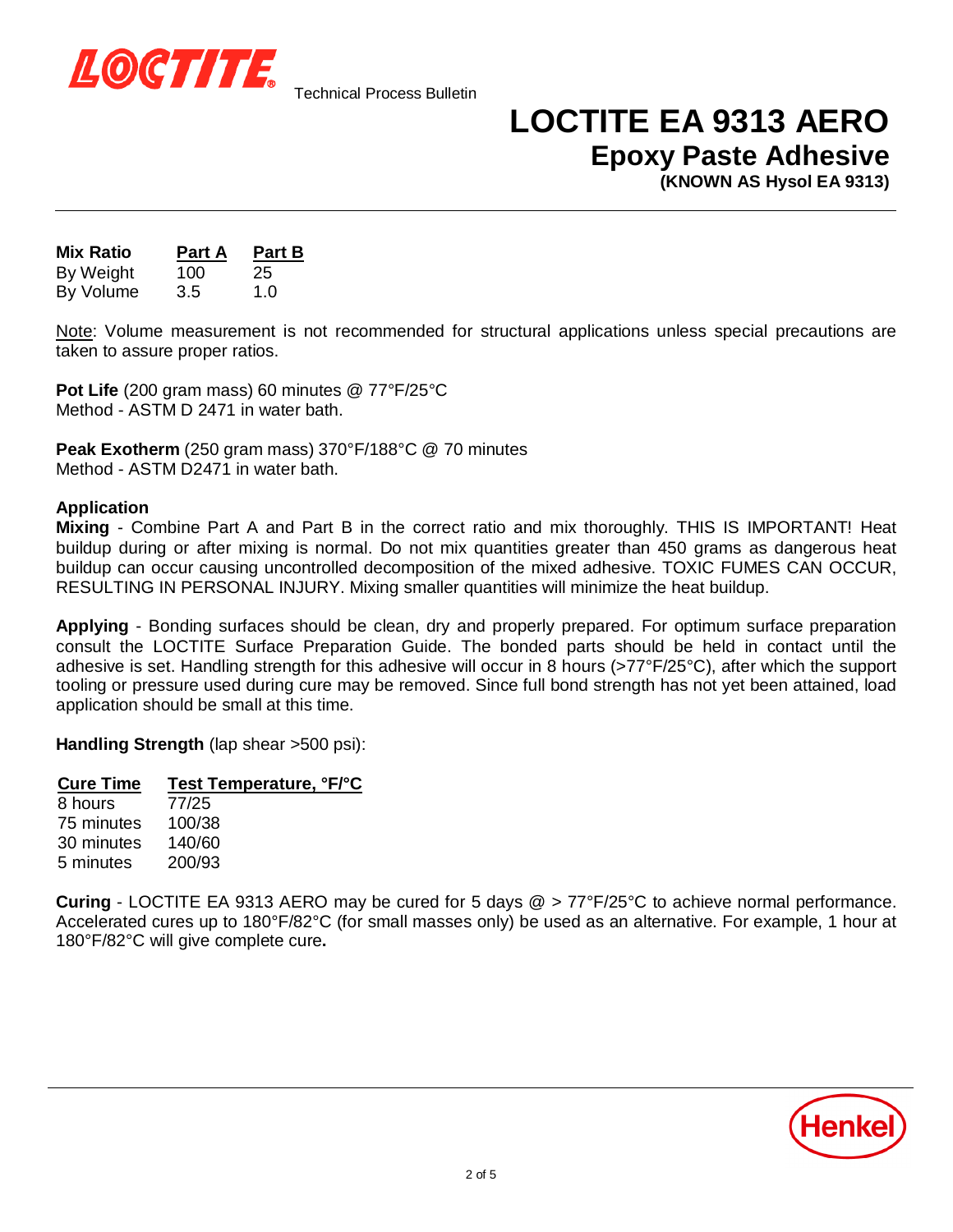

# **LOCTITE EA 9313 AERO Epoxy Paste Adhesive**

**(KNOWN AS Hysol EA 9313)**

**Cleanup** - It is important to remove excess adhesive from the work area and application equipment before it hardens. Denatured alcohol and many common industrial solvents are suitable for removing uncured adhesive. Consult your supplier's information pertaining to the safe and proper use of solvents.

### **Bond Strength Performance**

#### **Tensile Lap Shear Strength**

Tensile lap shear strength tested per ASTM D1002 after curing for 5 days @ 77°F/25°C. Adherends are 2024- T3 AlClad aluminum treated with phosphoric acid anodized per ASTM D3933.

|                         | <b>Typical Results</b> |            |
|-------------------------|------------------------|------------|
| Test Temperature, °F/°C | <u>psi</u>             | <b>MPa</b> |
| $-67/-55$               | 4,200                  | 28.9       |
| 77/25                   | 4,500                  | 31.0       |
| 140/60                  | 900                    | 6.2        |
| 160/71                  | റെറ                    | 4.1        |

#### **Peel Strength**

Floating Roller Bell Peel strength tested per ASTM D3167 after curing for 5 days @ 77°F/25°C. Adherends are 2024-T3 AlClad aluminum treated with phosphoric acid anodized per ASTM D3933.

|                         | <b>Typical Results</b> |           |
|-------------------------|------------------------|-----------|
| Test Temperature, °F/°C | ln/lb                  | $N/25$ mm |
| 77/25                   | 60                     | 267       |

#### **Service Temperature**

Service temperature is defined as that temperature at which this adhesive still retains 1000 psi (6.9 MPa) using test method ASTM D1002 and is 120°F/49°C.

#### **Bulk Resin Properties**

**Tensile Properties** - tested using 0.125 inch/3.18 mm castings per ASTM D638.

| Tensile Strength, @77°F/25°C      | 6,300 psi       | 45 MPa         |
|-----------------------------------|-----------------|----------------|
| Tensile Modulus, @77°F/25°C       | 330 ksi         | 2274 MPa       |
| Elongation at Break, % @77°F/25°C | 8.0             |                |
| Shore D Hardness @ 77°F/25°C      | 80              |                |
|                                   | $120^{\circ}$ F | $49^{\circ}$ C |
| Shear Modulus, DRY @ 77°F/25°C    | 129 ksi         | 889 MPa        |
| Poisson's Ratio                   | 0.36            |                |
|                                   |                 |                |

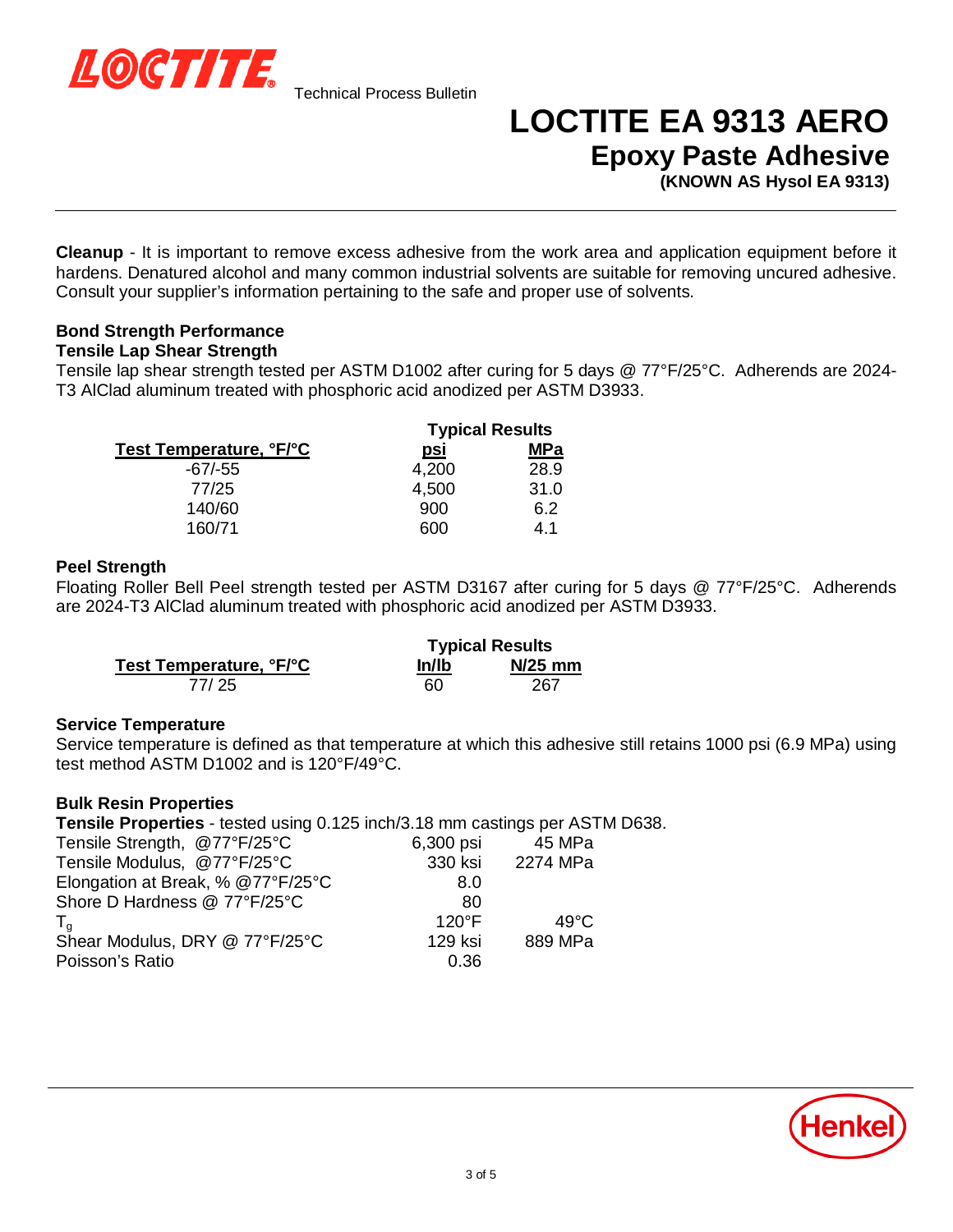

### **LOCTITE EA 9313 AERO Epoxy Paste Adhesive**

**(KNOWN AS Hysol EA 9313)**

**Compressive Properties** - tested using 0.5 inch/12.7 mm castings per ASTM D695.

| Compressive Strength, @77°F/25°C | 9,040 psi | 62.3 MPa |  |
|----------------------------------|-----------|----------|--|
| Compressive Modulus, @77°F/25°C  | -263 ksi  | 1812 MPa |  |

#### **Electrical Properties** - tested per ASTM D149, D150  $\frac{1}{2}$

| Dielectric Constant, 1 KHZ, 11°F/25°C | 3.86  |
|---------------------------------------|-------|
| Dissipation Factor, 1 KHz, 77°F/25°C  | 0.012 |

#### **Handling Precautions**

Do not handle or use until the Material Safety Data Sheet has been read and understood. For industrial use only.

#### **DISPOSAL INFORMATION**

Dispose of spent remover and paint residue per local, state and regional regulations. Refer to HENKEL TECHNOLOGIES MATERIAL SAFETY DATA SHEET for additional disposal information.

### **PRECAUTIONARY INFORMATION**

#### **General:**

As with most epoxy based systems, use this product with adequate ventilation. Do not get in eyes or on skin. Avoid breathing the vapors. Wash thoroughly with soap and water after handling. Empty containers retain product residue and vapors so obey all precautions when handling empty containers.

#### **PART A**

**CAUTION!** This material may cause eye and skin irritation or allergic dermatitis. It contains epoxy resins.

#### **PART B**

**WARNING!** This material causes eye and skin irritation or allergic dermatitis. It contains amines.

Before using this product refer to container label and HENKEL TECHNOLOGIES MATERIAL SAFETY DATA SHEET for additional precautionary, handling and first aid information.